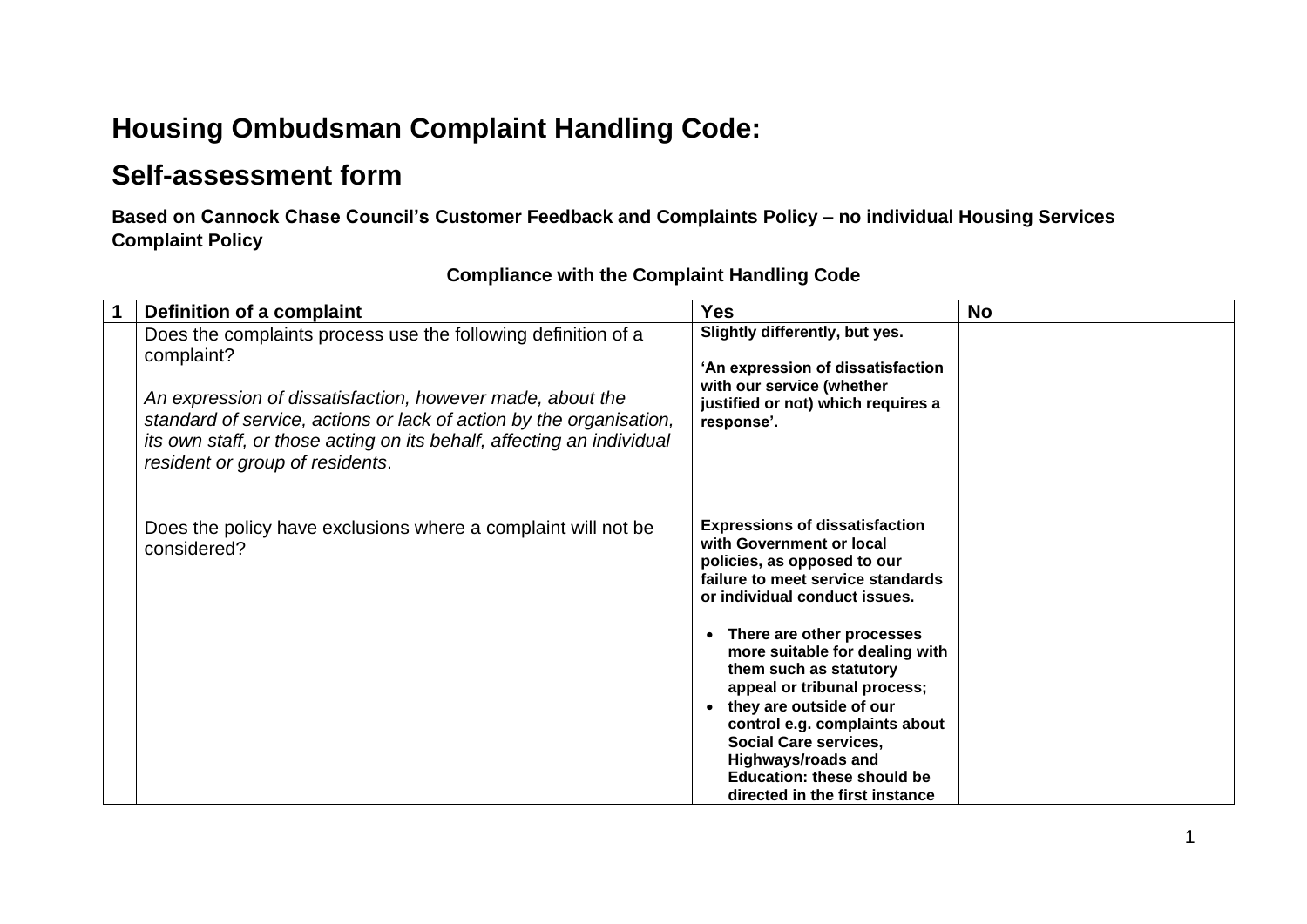|              | Are these exclusions reasonable and fair to residents?                            | to Staffordshire County<br><b>Council</b><br>(www.staffordshire.gov.uk);<br>• there are separate legal or<br>regulatory requirements<br>covering these services.<br>Yes, there are other routes to |                                                                                                                                                                                                                                                                                                                                                                                                                     |
|--------------|-----------------------------------------------------------------------------------|----------------------------------------------------------------------------------------------------------------------------------------------------------------------------------------------------|---------------------------------------------------------------------------------------------------------------------------------------------------------------------------------------------------------------------------------------------------------------------------------------------------------------------------------------------------------------------------------------------------------------------|
|              |                                                                                   | complain if unsatisfied.                                                                                                                                                                           |                                                                                                                                                                                                                                                                                                                                                                                                                     |
|              | Evidence relied upon                                                              |                                                                                                                                                                                                    |                                                                                                                                                                                                                                                                                                                                                                                                                     |
| $\mathbf{2}$ | <b>Accessibility</b>                                                              |                                                                                                                                                                                                    |                                                                                                                                                                                                                                                                                                                                                                                                                     |
|              | Are multiple accessibility routes available for residents to make a<br>complaint? | Yes, various written and verbal.<br>Also can be made by<br>representative                                                                                                                          |                                                                                                                                                                                                                                                                                                                                                                                                                     |
|              | Is the complaints policy and procedure available online?                          | Yes -<br>https://www.cannockchasedc.gov<br>.uk/sites/default/files/customer fe<br>edback_complaints_policy_-<br>final.pdf                                                                          |                                                                                                                                                                                                                                                                                                                                                                                                                     |
|              | Do we have a reasonable adjustments policy?                                       |                                                                                                                                                                                                    | No policy, but as per the Equality<br>Act 2010 that requires us to<br>provide reasonable adjustments<br>for disabled people, defined by the<br>Act as those who have a physical<br>or mental impairment which has a<br>substantial and long-term adverse<br>effect on that person's ability to<br>carry out normal day-to-day<br>activities, we would do everything<br>possible to allow a complaint to be<br>made. |
|              | Do we regularly advise residents about our complaints process?                    |                                                                                                                                                                                                    | Not regularly advertised, but all<br>details are available on the<br>Council's website.<br><b>Housing Services will endeavour</b>                                                                                                                                                                                                                                                                                   |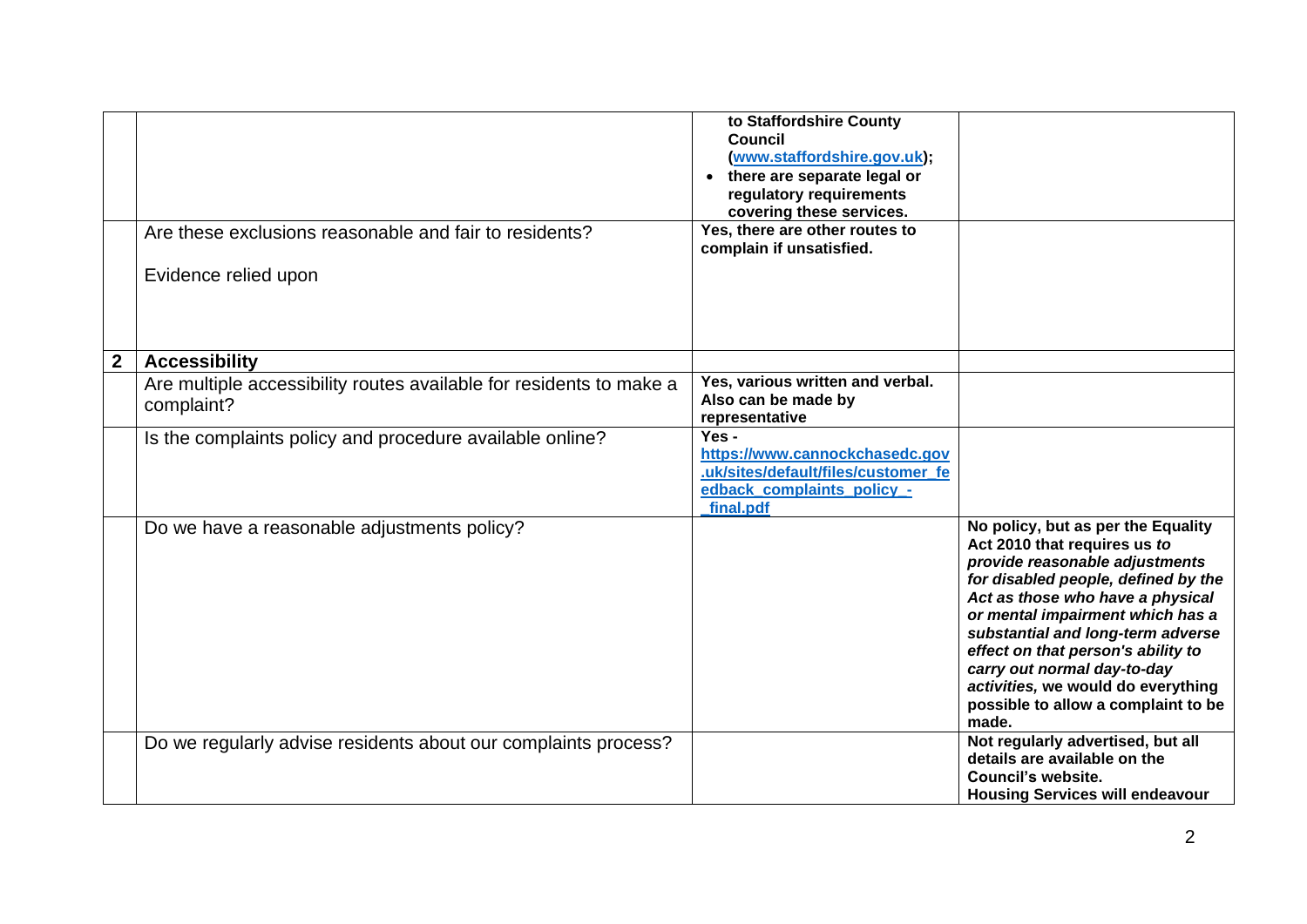|   |                                                                                                                 |                                                                                                                                                                               | to advertise more clearly on it's<br>webpages and within the Housing<br>Bungalow.                                                                                           |
|---|-----------------------------------------------------------------------------------------------------------------|-------------------------------------------------------------------------------------------------------------------------------------------------------------------------------|-----------------------------------------------------------------------------------------------------------------------------------------------------------------------------|
| 3 | <b>Complaints team and process</b>                                                                              |                                                                                                                                                                               |                                                                                                                                                                             |
|   | Is there a complaint officer or equivalent in post?                                                             | PA to Managing Director and<br><b>Head of Housing &amp; Partnerships</b><br>acts as lead officer for corporate<br>complaints process.                                         |                                                                                                                                                                             |
|   | Does the complaint officer have autonomy to resolve complaints?                                                 |                                                                                                                                                                               | No. Dependent on Stage<br>complaints passed to senior<br>officer/manager, then Head of<br>Service, then at Stage 3 the<br><b>Council's Appeals and Complaints</b><br>Panel. |
|   | Does the complaint officer have authority to compel engagement<br>from other departments to resolve disputes?   |                                                                                                                                                                               | No, but generally departments<br>adhere to policy to resolve.                                                                                                               |
|   | If there is a third stage to the complaints procedure are residents<br>involved in the decision making?         |                                                                                                                                                                               | No. Councillors only on Panel.                                                                                                                                              |
|   | Is any third stage optional for residents?                                                                      | Yes, can go to Ombudsman if still<br>unsatisfied after Stage 2.                                                                                                               |                                                                                                                                                                             |
|   | Does the final stage response set out residents' right to refer the<br>matter to the Housing Ombudsman Service? | <b>Yes</b>                                                                                                                                                                    |                                                                                                                                                                             |
|   | Do we keep a record of complaint correspondence including<br>correspondence from the resident?                  | <b>Yes</b>                                                                                                                                                                    |                                                                                                                                                                             |
|   | At what stage are most complaints resolved?                                                                     | In 2019/20 the majority of<br>complaints were resolved at<br>Stage 1.                                                                                                         |                                                                                                                                                                             |
| 4 | <b>Communication</b>                                                                                            |                                                                                                                                                                               |                                                                                                                                                                             |
|   | Are residents kept informed and updated during the complaints<br>process?                                       | Complaint is acknowledge and if<br>complaint response is going to<br>take longer than 10 days at Stage<br>1 a holding response/update is<br>sent with expected time. At Stage |                                                                                                                                                                             |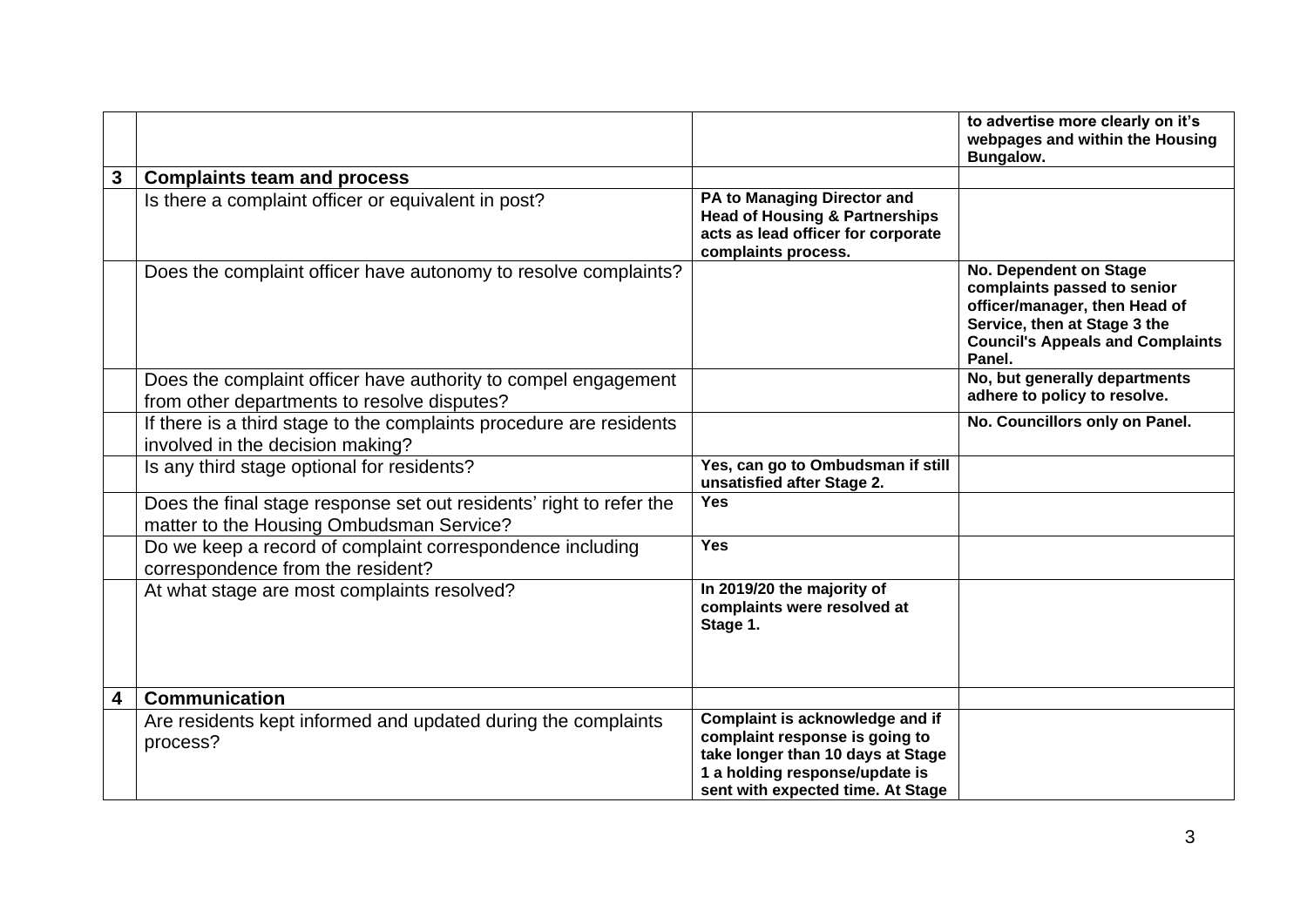|   |                                                                            | 2 generally HOS calls<br>complainant and will update.<br><b>Stage 3 complainant kept</b>                                  |                                                                                               |
|---|----------------------------------------------------------------------------|---------------------------------------------------------------------------------------------------------------------------|-----------------------------------------------------------------------------------------------|
|   |                                                                            | informed throughout.                                                                                                      |                                                                                               |
|   | Are residents informed of the landlord's position and given a              | Residents can challenge each                                                                                              |                                                                                               |
|   | chance to respond and challenge any area of dispute before the             | stage and escalate up to stage 3<br>where decision is made final.                                                         |                                                                                               |
|   | final decision?                                                            |                                                                                                                           |                                                                                               |
|   | Are all complaints acknowledged and logged within five days?               | Yes, within 3 days                                                                                                        |                                                                                               |
|   | Are residents advised of how to escalate at the end of each<br>stage?      | <b>Yes</b>                                                                                                                |                                                                                               |
|   | What proportion of complaints are resolved at stage one?                   | In 2019/20 14 out of 16 were<br>resolved at Stage 1                                                                       |                                                                                               |
|   | What proportion of complaints are resolved at stage two?                   | 1 out of $2$                                                                                                              |                                                                                               |
|   | What proportion of complaint responses are sent within Code<br>timescales? |                                                                                                                           |                                                                                               |
|   | Stage one                                                                  | 69%                                                                                                                       |                                                                                               |
|   | Stage one (with extension)                                                 | 100%                                                                                                                      |                                                                                               |
|   | Stage two<br>Stage two (with extension)                                    | 50% (only 2)<br>100%                                                                                                      |                                                                                               |
|   | Where timescales have been extended did we have good<br>reason?            | If a response was complex and<br>needed further consideration or<br>input from various teams or<br>partner organisations. |                                                                                               |
|   | Where timescales have been extended did we keep the resident<br>informed?  | <b>Yes</b>                                                                                                                |                                                                                               |
|   | What proportion of complaints do we resolve to residents'                  |                                                                                                                           | Unknown.                                                                                      |
|   | satisfaction                                                               |                                                                                                                           | <b>Satisfaction survey not currently</b><br>undertaken. Will look to implement<br>in 2021/22. |
| 5 | <b>Cooperation with Housing Ombudsman Service</b>                          |                                                                                                                           |                                                                                               |
|   | Were all requests for evidence responded to within 15 days?                | Yes                                                                                                                       |                                                                                               |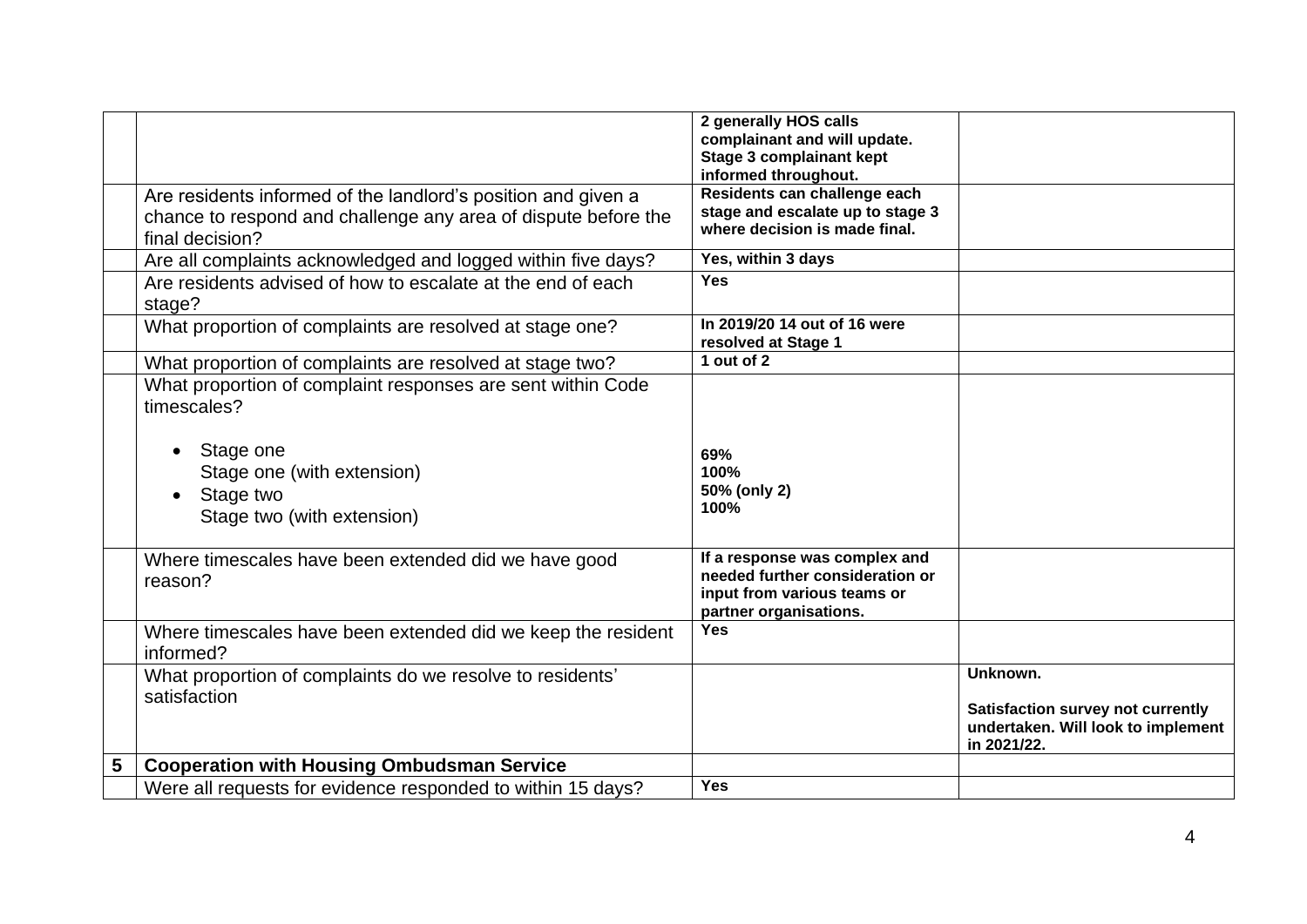|                 | Where the timescale was extended did we keep the Ombudsman<br>informed?    | n/a                                                                                                                                                                                                                                                                                                                                                                                                                                                                                                                                                                                                       |  |
|-----------------|----------------------------------------------------------------------------|-----------------------------------------------------------------------------------------------------------------------------------------------------------------------------------------------------------------------------------------------------------------------------------------------------------------------------------------------------------------------------------------------------------------------------------------------------------------------------------------------------------------------------------------------------------------------------------------------------------|--|
| $6\phantom{1}6$ | <b>Fairness in complaint handling</b>                                      |                                                                                                                                                                                                                                                                                                                                                                                                                                                                                                                                                                                                           |  |
|                 | Are residents able to complain via a representative throughout?            | <b>Yes</b>                                                                                                                                                                                                                                                                                                                                                                                                                                                                                                                                                                                                |  |
|                 | If advice was given, was this accurate and easy to understand?             | <b>Yes</b>                                                                                                                                                                                                                                                                                                                                                                                                                                                                                                                                                                                                |  |
|                 | How many cases did we refuse to escalate?                                  | <b>None</b>                                                                                                                                                                                                                                                                                                                                                                                                                                                                                                                                                                                               |  |
|                 | What was the reason for the refusal?                                       | N/a                                                                                                                                                                                                                                                                                                                                                                                                                                                                                                                                                                                                       |  |
|                 | Did we explain our decision to the resident?                               | n/a                                                                                                                                                                                                                                                                                                                                                                                                                                                                                                                                                                                                       |  |
| $\overline{7}$  | <b>Outcomes and remedies</b>                                               |                                                                                                                                                                                                                                                                                                                                                                                                                                                                                                                                                                                                           |  |
|                 | Where something has gone wrong are we taking appropriate                   | <b>Yes</b>                                                                                                                                                                                                                                                                                                                                                                                                                                                                                                                                                                                                |  |
|                 | steps to put things right?                                                 |                                                                                                                                                                                                                                                                                                                                                                                                                                                                                                                                                                                                           |  |
| 8               | <b>Continuous learning and improvement</b>                                 |                                                                                                                                                                                                                                                                                                                                                                                                                                                                                                                                                                                                           |  |
|                 | What improvements have we made as a result of learning from<br>complaints? | As per SUMMARY OF<br><b>COMPLAINTS RECEIVED: APRIL</b><br><b>2019 TO MARCH 2020</b><br>(ANNUAL REPORT) Cabinet<br>report of 17 SEPTEMBER 2020:<br>• To complete all void repairs<br>(where possible) before handover.<br>A tenant complained about the<br>condition of property on handover,<br>with further informal complaints<br>received about the condition of<br>properties by other tenants. A Void<br>Improvement Group reviewed this<br>and determined to improve the<br>standard of properties being<br>returned. Staff changes have also<br>now been made.<br>• To ensure better communication |  |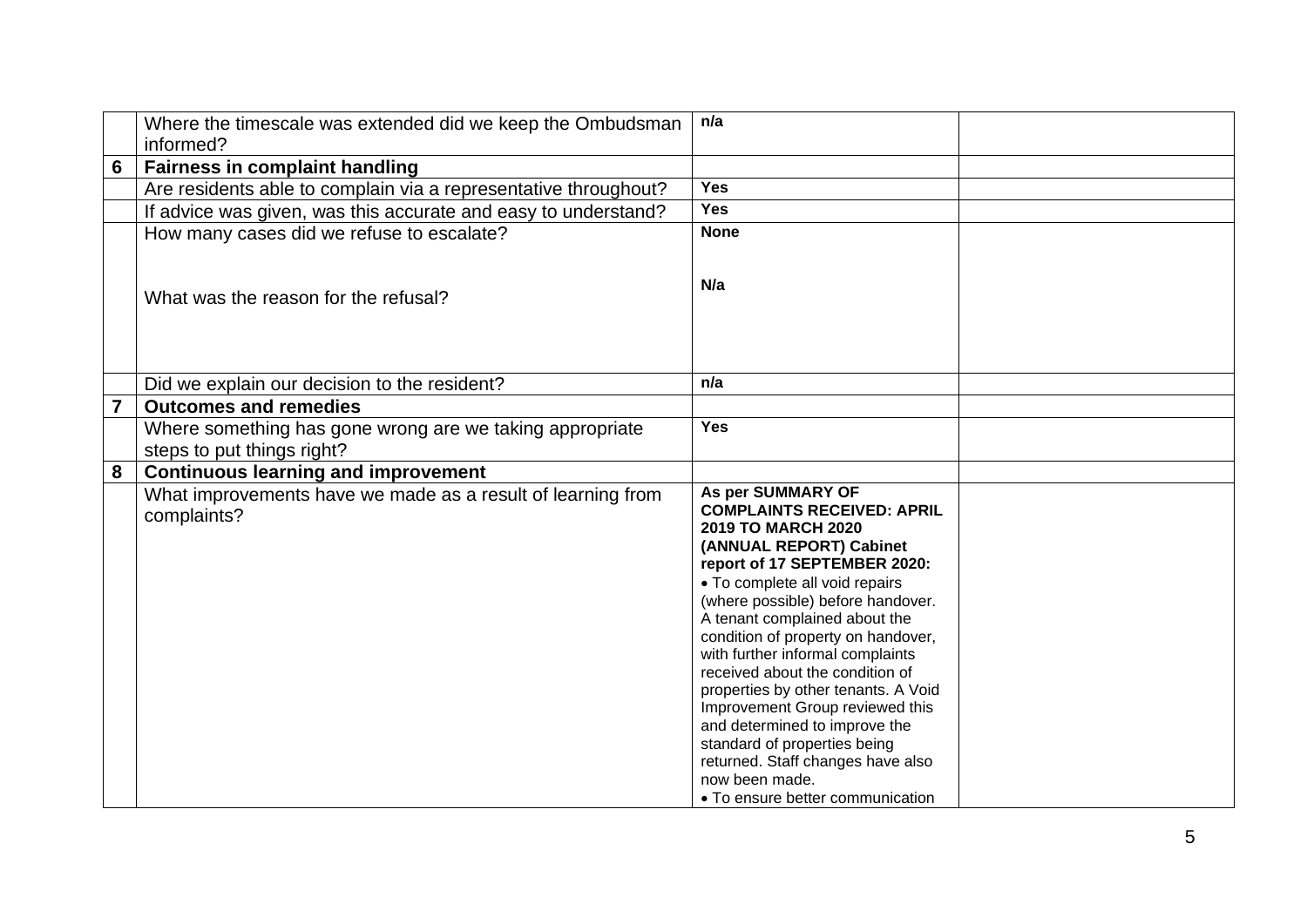|                                     | with tenants in respect of job times.<br>A tenant complained about not<br>being informed of the length of time |  |
|-------------------------------------|----------------------------------------------------------------------------------------------------------------|--|
|                                     | it would take to complete a job.<br>There was a breakdown in                                                   |  |
|                                     | communication between the                                                                                      |  |
|                                     | <b>Contact Centre and Housing</b>                                                                              |  |
|                                     | Repairs; this has now been                                                                                     |  |
|                                     | resolved and Teams now have                                                                                    |  |
|                                     | liaison meetings and systems are                                                                               |  |
|                                     | better updated with information.                                                                               |  |
|                                     | • Another communication skills                                                                                 |  |
|                                     | improvement was required following                                                                             |  |
|                                     | a tenant's complaint that they were                                                                            |  |
|                                     | not treated with much respect or                                                                               |  |
|                                     | giving sufficient information on their                                                                         |  |
|                                     | waiting list position. All Housing<br>staff attended a customer services                                       |  |
|                                     | training course during Q1 2019/20                                                                              |  |
|                                     | and the Allocations Team staff were                                                                            |  |
|                                     | trained in how to obtain the waiting                                                                           |  |
|                                     | list information from Northgate.                                                                               |  |
|                                     | • Timescales for escalation of a                                                                               |  |
|                                     | complaint to be incorporated when                                                                              |  |
|                                     | the Complaints Policy is next                                                                                  |  |
|                                     | reviewed. The current Policy is                                                                                |  |
|                                     | silent on escalation times.                                                                                    |  |
|                                     | • To ensure that any                                                                                           |  |
|                                     | email/Northgate recording notes are                                                                            |  |
|                                     | to be non-judgemental and factual.                                                                             |  |
| How do we share these lessons with: |                                                                                                                |  |
|                                     | <b>Cabinet report is publicly</b>                                                                              |  |
| a) residents?                       | available and now lesson learned                                                                               |  |
|                                     | included in Annual Report to                                                                                   |  |
|                                     | tenants                                                                                                        |  |
|                                     |                                                                                                                |  |
| b) the board/governing body?        |                                                                                                                |  |